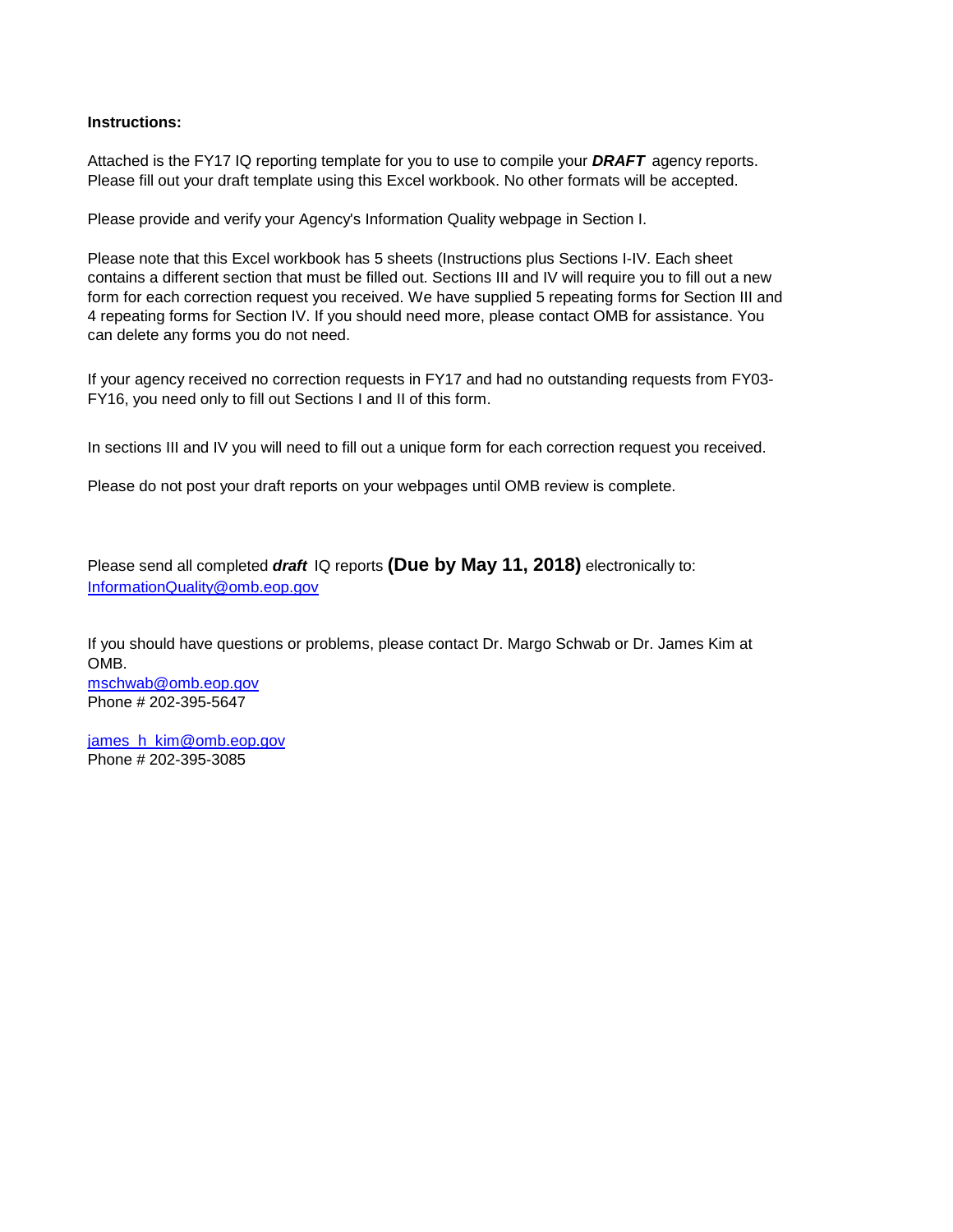## *2017 Year-End Information Quality Report*

## **Section I**

**I.** Cover Sheet: Requests for Correction Received FY 2017 **(Oct 1, 2016 to Sept 30, 2017)** 

| <b>Department Name:</b> | U.S. Department of Education |
|-------------------------|------------------------------|
|                         |                              |

Web page location of department

|                    | information quality correspendence: https://www2.ed.gov/policy/gen/guid/iq/corrections.html |
|--------------------|---------------------------------------------------------------------------------------------|
| <b>Agency Name</b> | <b>Number of Requests Received</b>                                                          |

| <b>TOTAL</b> | $\Omega$ |  |
|--------------|----------|--|